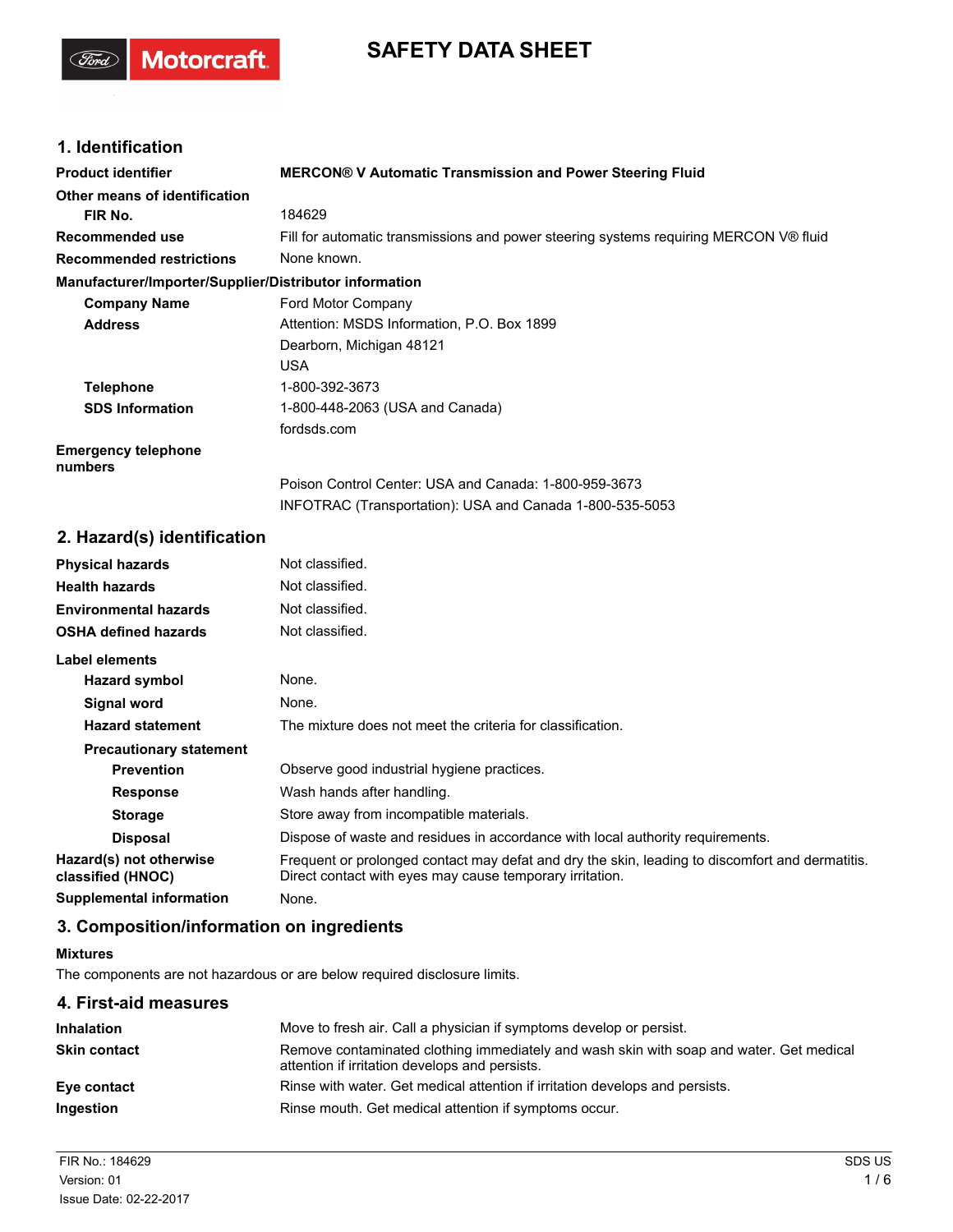| <b>Most important</b><br>symptoms/effects, acute and<br>delayed              | Direct contact with eyes may cause temporary irritation.                                                                                                                                                                                          |
|------------------------------------------------------------------------------|---------------------------------------------------------------------------------------------------------------------------------------------------------------------------------------------------------------------------------------------------|
| Indication of immediate<br>medical attention and special<br>treatment needed | Treat symptomatically.                                                                                                                                                                                                                            |
| <b>General information</b>                                                   | Ensure that medical personnel are aware of the material(s) involved, and take precautions to<br>protect themselves.                                                                                                                               |
| 5. Fire-fighting measures                                                    |                                                                                                                                                                                                                                                   |
| Suitable extinguishing media                                                 | Water fog. Foam. Dry chemical powder. Carbon dioxide (CO2).                                                                                                                                                                                       |
| Unsuitable extinguishing<br>media                                            | Do not use water jet as an extinguisher, as this will spread the fire.                                                                                                                                                                            |
| Specific hazards arising from<br>the chemical                                | During fire, gases hazardous to health may be formed. Upon decomposition, this product emits<br>carbon monoxide, carbon dioxide and/or low molecular weight hydrocarbons.                                                                         |
| Special protective equipment<br>and precautions for firefighters             | Self-contained breathing apparatus and full protective clothing must be worn in case of fire.                                                                                                                                                     |
| <b>Fire fighting</b><br>equipment/instructions                               | Move containers from fire area if you can do so without risk.                                                                                                                                                                                     |
| <b>Specific methods</b>                                                      | Use standard firefighting procedures and consider the hazards of other involved materials.                                                                                                                                                        |
| <b>General fire hazards</b>                                                  | No unusual fire or explosion hazards noted.                                                                                                                                                                                                       |
| 6. Accidental release measures                                               |                                                                                                                                                                                                                                                   |
| Personal precautions,<br>protective equipment and<br>emergency procedures    | Avoid inhalation of vapors or mists. Avoid contact with eyes, skin, and clothing. Keep unnecessary<br>personnel away. For personal protection, see section 8 of the SDS.                                                                          |
| <b>Methods and materials for</b>                                             | The product is immiscible with water and will spread on the water surface.                                                                                                                                                                        |
| containment and cleaning up                                                  | Large Spills: Stop the flow of material, if this is without risk. Dike the spilled material, where this is<br>possible. Absorb in vermiculite, dry sand or earth and place into containers. Following product<br>recovery, flush area with water. |

Small Spills: Wipe up with absorbent material (e.g. cloth, fleece). Clean surface thoroughly to remove residual contamination.

Never return spills to original containers for re-use. For waste disposal, see section 13 of the SDS. **Environmental precautions** Avoid discharge into drains, water courses or onto the ground.

## **7. Handling and storage**

| <b>Precautions for safe handling</b> | Avoid breathing mist or vapor. Avoid contact with eyes, skin, and clothing. Avoid prolonged<br>exposure. Observe good industrial hygiene practices. For personal protection, see section 8 of the<br>SDS. |
|--------------------------------------|-----------------------------------------------------------------------------------------------------------------------------------------------------------------------------------------------------------|
| Conditions for safe storage,         | Store in original tightly closed container. Store away from incompatible materials (see Section 10                                                                                                        |
| including any incompatibilities      | of the SDS).                                                                                                                                                                                              |

## **8. Exposure controls/personal protection**

| <b>Biological limit values</b>      | No biological exposure limits noted for the ingredient(s).                                                                                                                                                                                                                                                                                 |  |
|-------------------------------------|--------------------------------------------------------------------------------------------------------------------------------------------------------------------------------------------------------------------------------------------------------------------------------------------------------------------------------------------|--|
| Appropriate engineering<br>controls | Use adequate ventilation to control airborne concentrations below the exposure limits/quidelines. If<br>user operations generate a vapor, dust and/or mist, use process enclosure, appropriate local<br>exhaust ventilation, or other engineering controls to control airborne levels below the<br>recommended exposure limits/guidelines. |  |
|                                     | Individual protection measures, such as personal protective equipment                                                                                                                                                                                                                                                                      |  |
| Eye/face protection                 | Wear safety glasses with side shields (or goggles).                                                                                                                                                                                                                                                                                        |  |
| <b>Skin protection</b>              |                                                                                                                                                                                                                                                                                                                                            |  |
| <b>Hand protection</b>              | The choice of an appropriate glove does not only depend on its material but also on other quality<br>features and is different from one producer to the other. Suitable chemical protective gloves should<br>be worn when the potential exists for skin exposure. Nitrile gloves are recommended.                                          |  |
| Other                               | Wear appropriate chemical resistant clothing if applicable.                                                                                                                                                                                                                                                                                |  |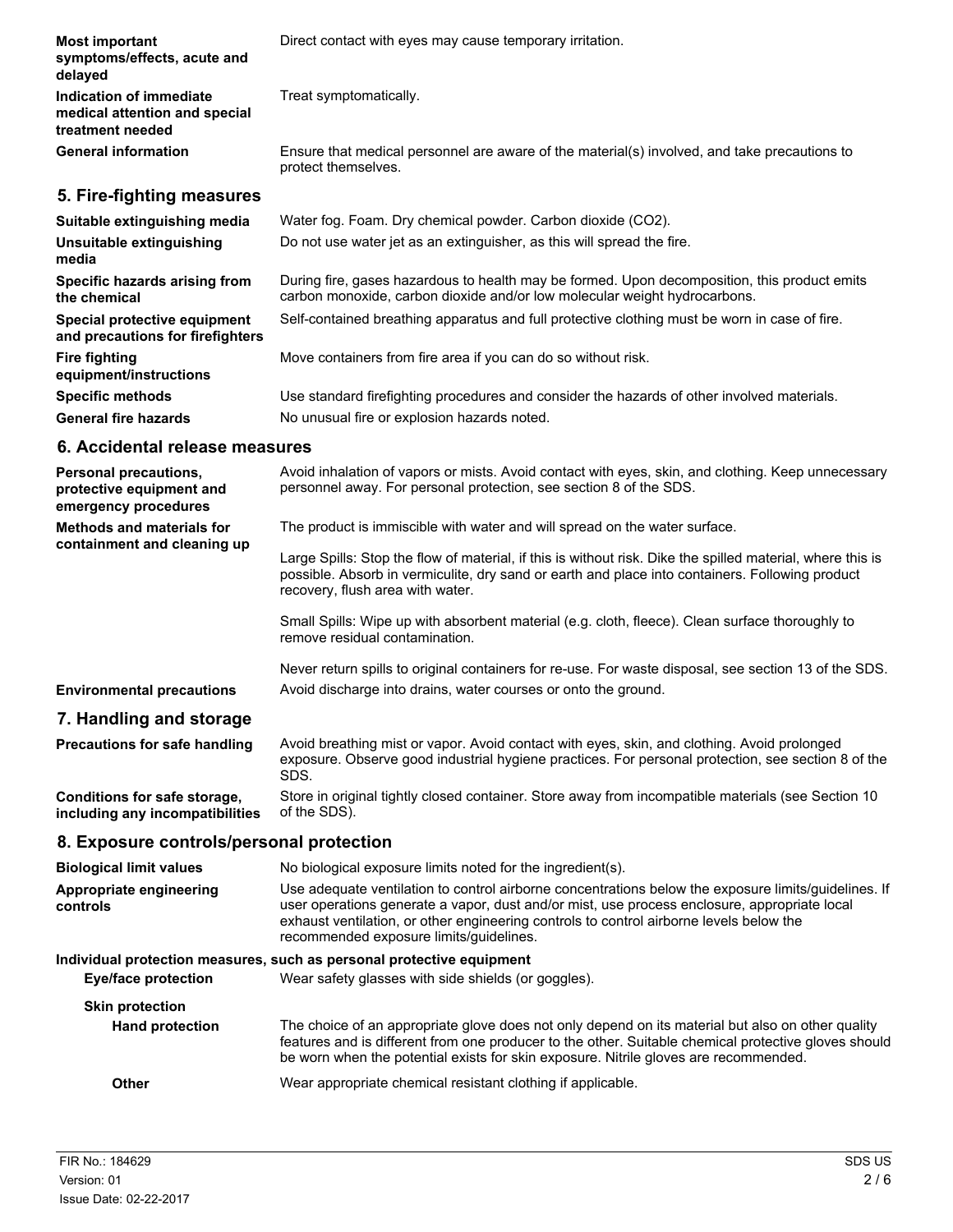| <b>Respiratory protection</b>     | If engineering controls do not maintain airborne concentrations to a level which is adequate to<br>protect worker health, an approved respirator must be worn. Respirator selection, use and<br>maintenance should be in accordance with the requirements of OSHA Respiratory Protection<br>Standard 29 CFR 1910.134 and/or Canadian Standard CSA Z94.4. |  |
|-----------------------------------|----------------------------------------------------------------------------------------------------------------------------------------------------------------------------------------------------------------------------------------------------------------------------------------------------------------------------------------------------------|--|
| <b>Thermal hazards</b>            | Wear appropriate thermal protective clothing, when necessary.                                                                                                                                                                                                                                                                                            |  |
| General hygiene<br>considerations | Always observe good personal hygiene measures, such as washing after handling the material<br>and before eating, drinking, and/or smoking. Routinely wash work clothing and protective<br>equipment to remove contaminants.                                                                                                                              |  |

# **9. Physical and chemical properties**

| <b>Appearance</b>                                 |                                                   |
|---------------------------------------------------|---------------------------------------------------|
| <b>Physical state</b>                             | Liquid.                                           |
| Form                                              | Liquid.                                           |
| Color                                             | Red.                                              |
| Odor                                              | Aliphatic.                                        |
| <b>Odor threshold</b>                             | Not available.                                    |
| рH                                                | Not available.                                    |
| Melting point/freezing point                      | Not available.                                    |
| Initial boiling point and boiling<br>range        | Not available.                                    |
| <b>Flash point</b>                                | > 314.6 °F (> 157.0 °C) Pensky-Martens Closed Cup |
| <b>Evaporation rate</b>                           | $< 1$ (BuAc=1)                                    |
| Flammability (solid, gas)                         | Not applicable.                                   |
| Upper/lower flammability or explosive limits      |                                                   |
| <b>Flammability limit - lower</b><br>(%)          | Not available.                                    |
| <b>Flammability limit - upper</b><br>(%)          | Not available.                                    |
| Explosive limit - lower (%)                       | Not available.                                    |
| Explosive limit - upper (%)                       | Not available.                                    |
| Vapor pressure                                    | < 0.1 kPa @ 20°C                                  |
| <b>Vapor density</b>                              | $> 1$ (AIR=1)                                     |
| <b>Relative density</b>                           | $0.85 - 0.86$                                     |
| <b>Relative density temperature</b>               | 60.08 °F (15.6 °C)                                |
| Solubility(ies)                                   |                                                   |
| Solubility (water)                                | Negligible                                        |
| <b>Partition coefficient</b><br>(n-octanol/water) | Not available.                                    |
| <b>Auto-ignition temperature</b>                  | Not available.                                    |
| <b>Decomposition temperature</b>                  | Not available.                                    |
| <b>Viscosity</b>                                  | 31 - 37 cSt                                       |
| <b>Viscosity temperature</b>                      | 104 °F (40 °C)                                    |
| 10. Stability and reactivity                      |                                                   |

| <b>Reactivity</b>                            | The product is stable and non-reactive under normal conditions of use, storage and transport.                                                                                                                   |
|----------------------------------------------|-----------------------------------------------------------------------------------------------------------------------------------------------------------------------------------------------------------------|
| <b>Chemical stability</b>                    | Material is stable under normal conditions.                                                                                                                                                                     |
| <b>Possibility of hazardous</b><br>reactions | No dangerous reaction known under conditions of normal use.                                                                                                                                                     |
| <b>Conditions to avoid</b>                   | Contact with incompatible materials.                                                                                                                                                                            |
| Incompatible materials                       | Strong oxidizing agents.                                                                                                                                                                                        |
| <b>Hazardous decomposition</b><br>products   | Irritating and/or toxic fumes and gases may be emitted upon the product's decomposition. Upon<br>decomposition, this product emits carbon monoxide, carbon dioxide and/or low molecular weight<br>hydrocarbons. |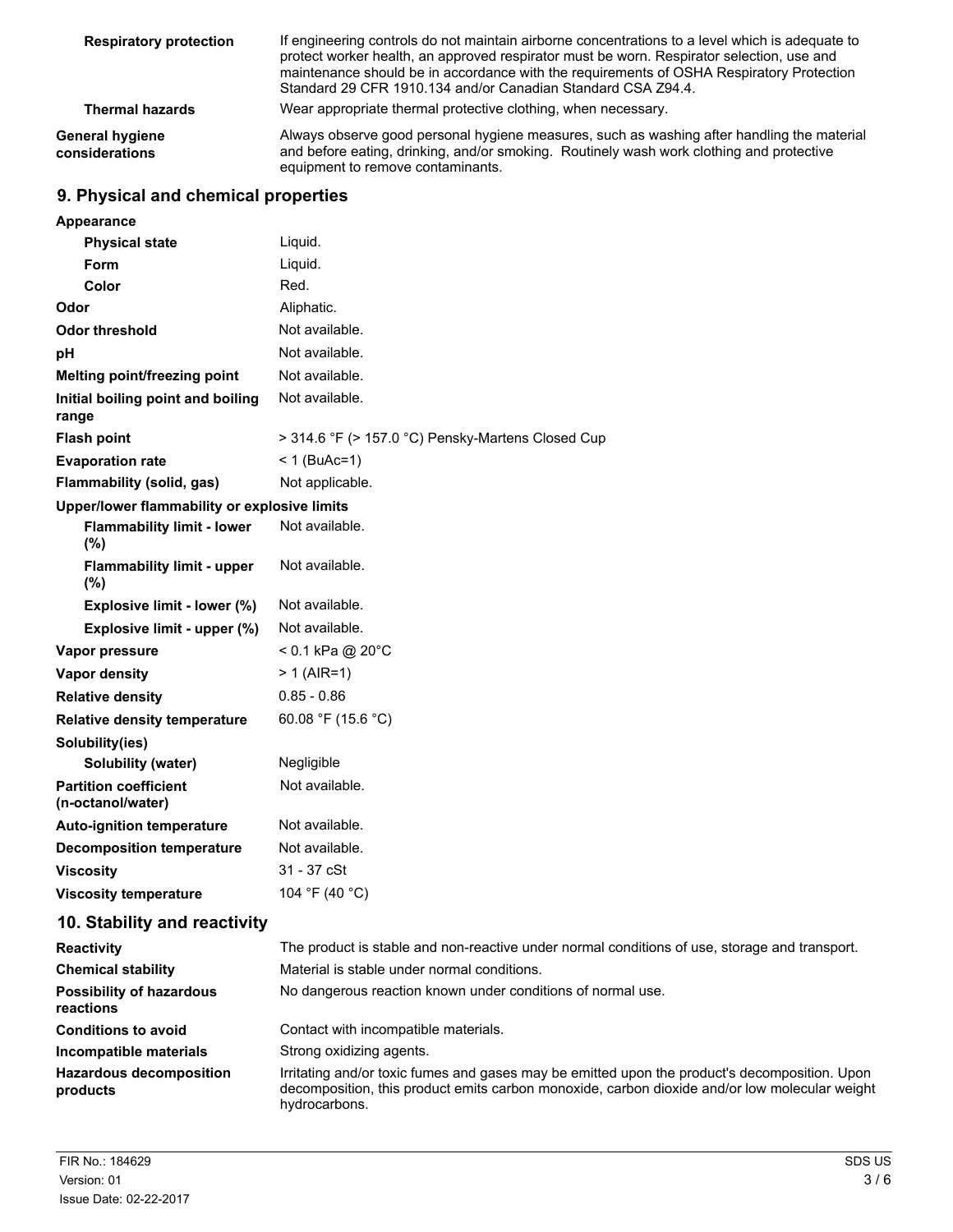# **11. Toxicological information**

## **Information on likely routes of exposure**

| Inhalation                                                                         | Prolonged inhalation may be harmful. Inhalation of vapors/fumes generated by heating this<br>product may cause respiratory irritation with throat discomfort, coughing or difficulty breathing.                                               |
|------------------------------------------------------------------------------------|-----------------------------------------------------------------------------------------------------------------------------------------------------------------------------------------------------------------------------------------------|
| <b>Skin contact</b>                                                                | Frequent or prolonged contact may defat and dry the skin, leading to discomfort and dermatitis.                                                                                                                                               |
| Eye contact                                                                        | Direct contact with eyes may cause temporary irritation.                                                                                                                                                                                      |
| Ingestion                                                                          | Expected to be a low ingestion hazard. Ingestion may cause gastrointestinal irritation, nausea,<br>vomiting and diarrhea.                                                                                                                     |
| Symptoms related to the<br>physical, chemical and<br>toxicological characteristics | Direct contact with eyes may cause temporary irritation.                                                                                                                                                                                      |
| Information on toxicological effects                                               |                                                                                                                                                                                                                                               |
| <b>Acute toxicity</b>                                                              | Not expected to be hazardous by OSHA criteria.                                                                                                                                                                                                |
| <b>Skin corrosion/irritation</b>                                                   | Prolonged skin contact may cause temporary irritation.                                                                                                                                                                                        |
| Serious eye damage/eye<br>irritation                                               | Direct contact with eyes may cause temporary irritation.                                                                                                                                                                                      |
| <b>Respiratory or skin sensitization</b>                                           |                                                                                                                                                                                                                                               |
| <b>Respiratory sensitization</b>                                                   | Not a respiratory sensitizer.                                                                                                                                                                                                                 |
| <b>Skin sensitization</b>                                                          | This product is not expected to cause skin sensitization.                                                                                                                                                                                     |
| Germ cell mutagenicity                                                             | No data available to indicate product or any components present at greater than 0.1% are<br>mutagenic or genotoxic.                                                                                                                           |
| Carcinogenicity                                                                    | This product is not considered to be a carcinogen by IARC, ACGIH, NTP, or OSHA. Base oil<br>severely refined: Not carcinogenic in animal studies. Representative material passes IP-346,<br>Modified Ames test, and/or other screening tests. |
| <b>Reproductive toxicity</b>                                                       | This product is not expected to cause reproductive or developmental effects.                                                                                                                                                                  |
| Specific target organ toxicity -<br>single exposure                                | Not classified.                                                                                                                                                                                                                               |
| Specific target organ toxicity -<br>repeated exposure                              | Not classified.                                                                                                                                                                                                                               |
| <b>Aspiration hazard</b>                                                           | Not an aspiration hazard.                                                                                                                                                                                                                     |
| <b>Chronic effects</b>                                                             | Prolonged inhalation may be harmful.                                                                                                                                                                                                          |
| 12. Ecological information                                                         |                                                                                                                                                                                                                                               |
| <b>Ecotoxicity</b>                                                                 | The product is not classified as environmentally hazardous. However, this does not exclude the<br>possibility that large or frequent spills can have a harmful or damaging effect on the environment.                                         |
| <b>Persistence and degradability</b>                                               | No data is available on the degradability of this product.                                                                                                                                                                                    |
| <b>Bioaccumulative potential</b>                                                   | No data available.                                                                                                                                                                                                                            |
| <b>Mobility in soil</b>                                                            | No data available.                                                                                                                                                                                                                            |
| Other adverse effects                                                              | No other adverse environmental effects (e.g. ozone depletion, photochemical ozone creation<br>potential, endocrine disruption, global warming potential) are expected from this component.                                                    |
| 13. Disposal considerations                                                        |                                                                                                                                                                                                                                               |
| <b>Disposal instructions</b>                                                       | Collect and reclaim or dispose in sealed containers at licensed waste disposal site. Don't pollute.<br>Conserve resources. Return used oil to collection centers.                                                                             |
| <b>Local disposal regulations</b>                                                  | Dispose in accordance with all applicable regulations.                                                                                                                                                                                        |
| Hazardous waste code                                                               | The waste code should be assigned in discussion between the user, the producer and the waste<br>disposal company.                                                                                                                             |
| Waste from residues / unused<br>products                                           | Dispose of in accordance with local regulations. Empty containers or liners may retain some<br>product residues. This material and its container must be disposed of in a safe manner (see:<br>Disposal instructions).                        |
| <b>Contaminated packaging</b>                                                      | Since emptied containers may retain product residue, follow label warnings even after container is<br>emptied. Empty containers should be taken to an approved waste handling site for recycling or<br>disposal.                              |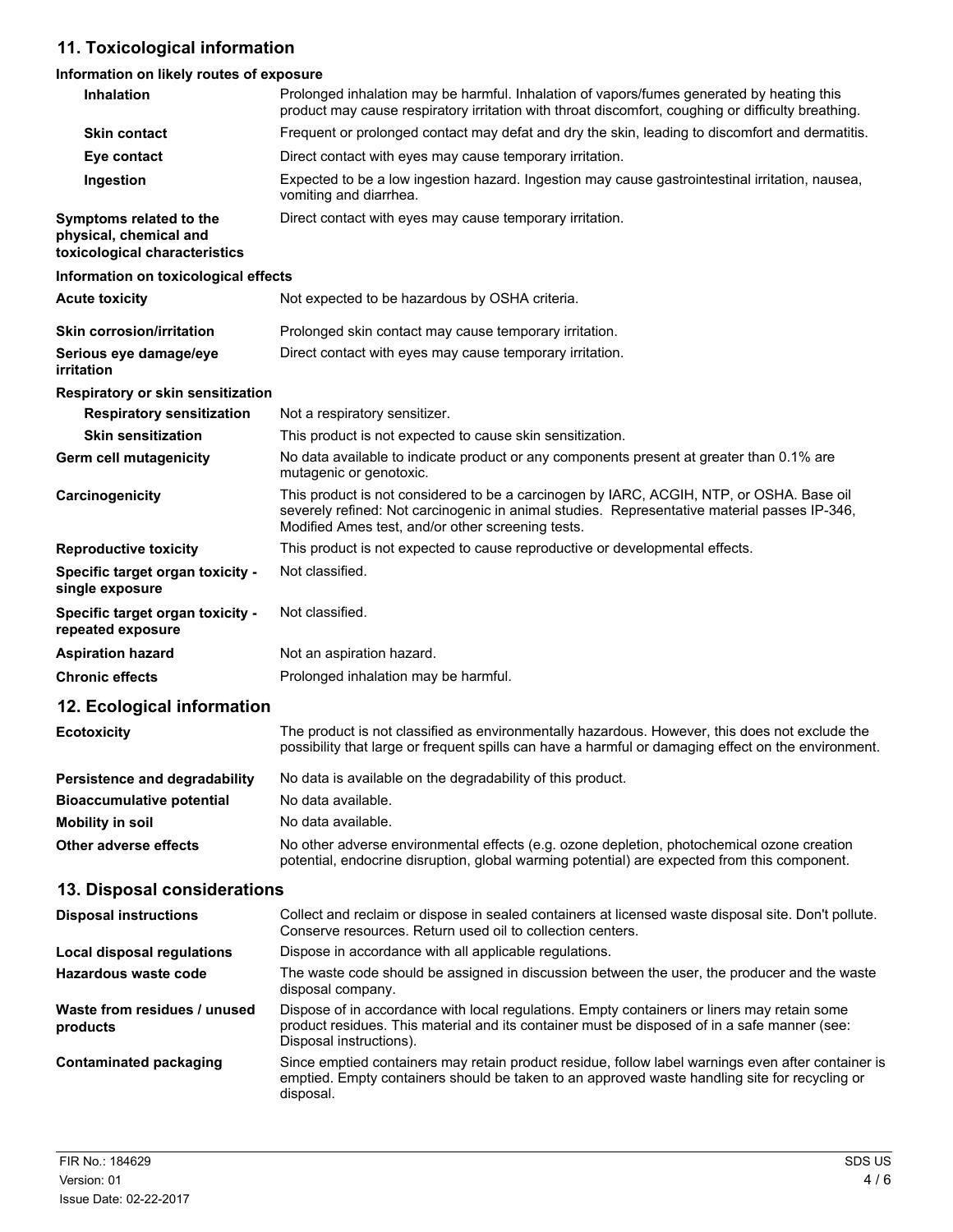## **14. Transport information**

## **DOT**

Not regulated as dangerous goods.

### **IATA**

Not regulated as dangerous goods.

#### **IMDG**

Not regulated as dangerous goods.

**Transport in bulk according to** Not established. **Annex II of MARPOL 73/78 and the IBC Code**

## **15. Regulatory information**

#### **US federal regulations**

This product is not known to be a "Hazardous Chemical" as defined by the OSHA Hazard Communication Standard, 29 CFR 1910.1200.

### **TSCA Section 12(b) Export Notification (40 CFR 707, Subpt. D)**

Not regulated.

**CERCLA Hazardous Substance List (40 CFR 302.4)**

Not listed.

**SARA 304 Emergency release notification**

Not regulated.

### **Superfund Amendments and Reauthorization Act of 1986 (SARA)**

| Hazard categories |
|-------------------|

Immediate Hazard - No Delayed Hazard - No Fire Hazard - No Pressure Hazard - No Reactivity Hazard - No

#### **SARA 302 Extremely hazardous substance**

Not listed.

**SARA 311/312 Hazardous** No **chemical**

## **SARA 313 (TRI reporting)**

Not regulated.

### **Other federal regulations**

# **Clean Air Act (CAA) Section 112 Hazardous Air Pollutants (HAPs) List**

Not regulated.

## **Clean Air Act (CAA) Section 112(r) Accidental Release Prevention (40 CFR 68.130)**

Not regulated.

| <b>Safe Drinking Water Act</b> |  |  | Not regulated. |
|--------------------------------|--|--|----------------|
|--------------------------------|--|--|----------------|

**(SDWA)**

**US state regulations**

California Safe Drinking Water and Toxic Enforcement Act of 1986 (Proposition 65): This material is not known to contain any chemicals currently listed as carcinogens or reproductive toxins.

### **International Inventories**

All components are listed or are exempt from listing on the Toxic Substances Control Act Inventory.

## **16. Other information, including date of preparation or last revision**

| <b>Issue date</b>               | 02-22-2017                                           |
|---------------------------------|------------------------------------------------------|
| <b>Version</b>                  | 01                                                   |
| <b>HMIS<sup>®</sup></b> ratings | Health: $0$<br>Flammability: 1<br>Physical hazard: 0 |
| <b>NFPA ratings</b>             | Health: 0<br>Flammability: 1<br>Instability: 0       |